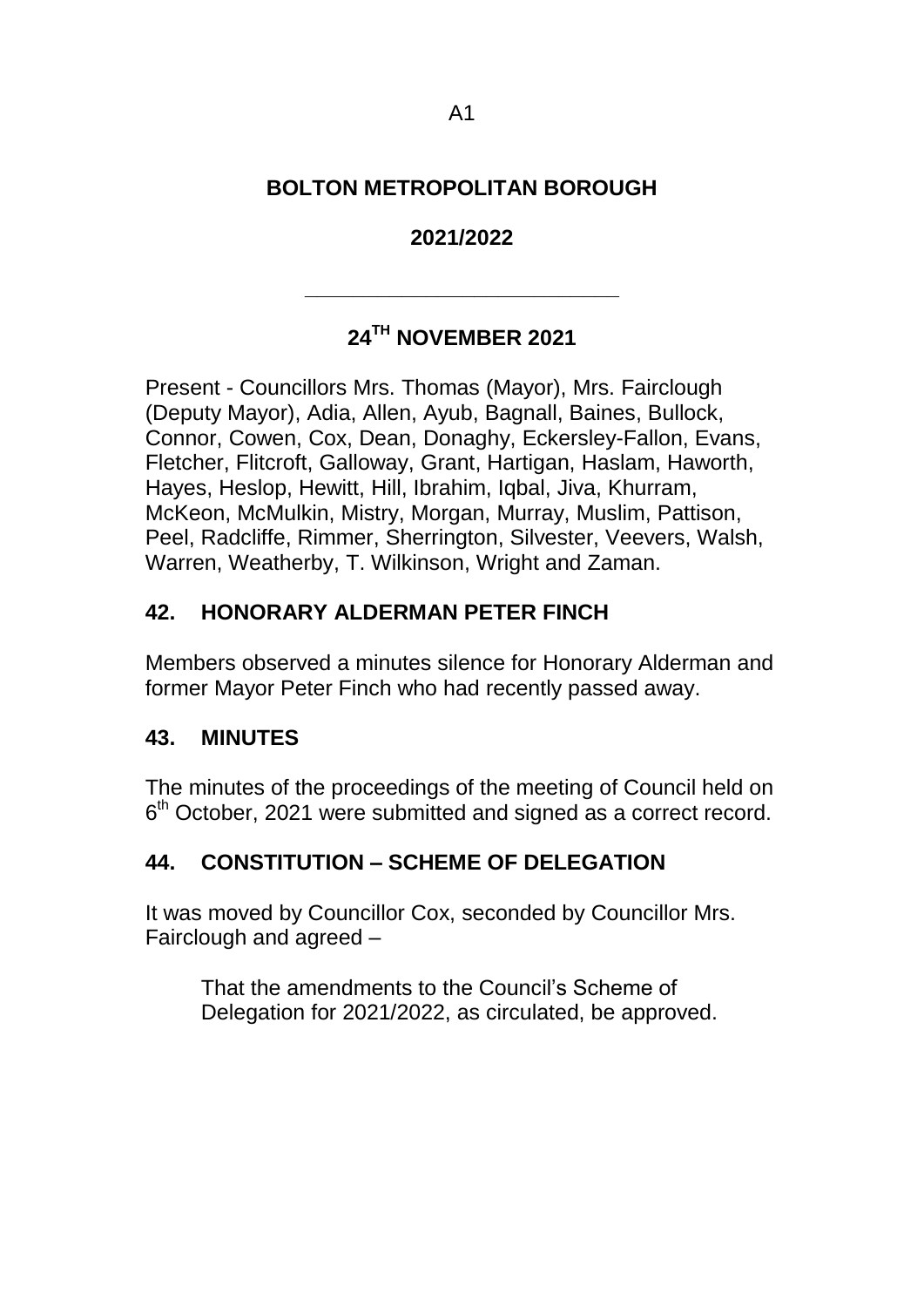### **45. RECOMMENDATION TO COUNCIL – CHANGES TO POLLING PLACES AND DISTRICTS**

It was moved by Councillor Cox, seconded by Councillor Silvester –

That the changes to polling places and districts for May, 2022 elections, as detailed in the report now circulated, be approved.

The Motion was then put to the vote when the voting was as follows:-

### For the Motion, 47 viz:

Councillors Allen, Ayub, Bagnall, Baines, Bullock, Connor, Cowen, Cox, Dean, Donaghy, Eckersley-Fallon, Evans, Mrs. Fairclough, Fletcher, Flitcroft, Galloway, Grant, Hartigan, Haslam, Haworth, Hayes, Heslop, Hewitt, Hill, Ibrahim, Iqbal, Jiva, Khurram, McKeon, McMulkin, Mistry, Morgan, Murray, Muslim, Pattison, Peel, Radcliffe, Rimmer, Sherrington, Silvester, Veevers, Walsh, Warren, Weatherby, T. Wilkinson, Wright and Zaman.

Against the Motion, 0 viz:

Abstained, 0 viz:

# **46. RECOMMENDATION TO COUNCIL - APPOINTMENT OF EXTERNAL AUDITORS**

It was moved by Councillor Peel and seconded by Councillor Haworth -

That the proposal to opt into the sector-led option through Public Sector Audit Appointments (PSAA) for the appointment of external auditors to principal local government and police bodies for five financial years from 1<sup>st</sup> April, 2023, as detailed in the report now circulated, be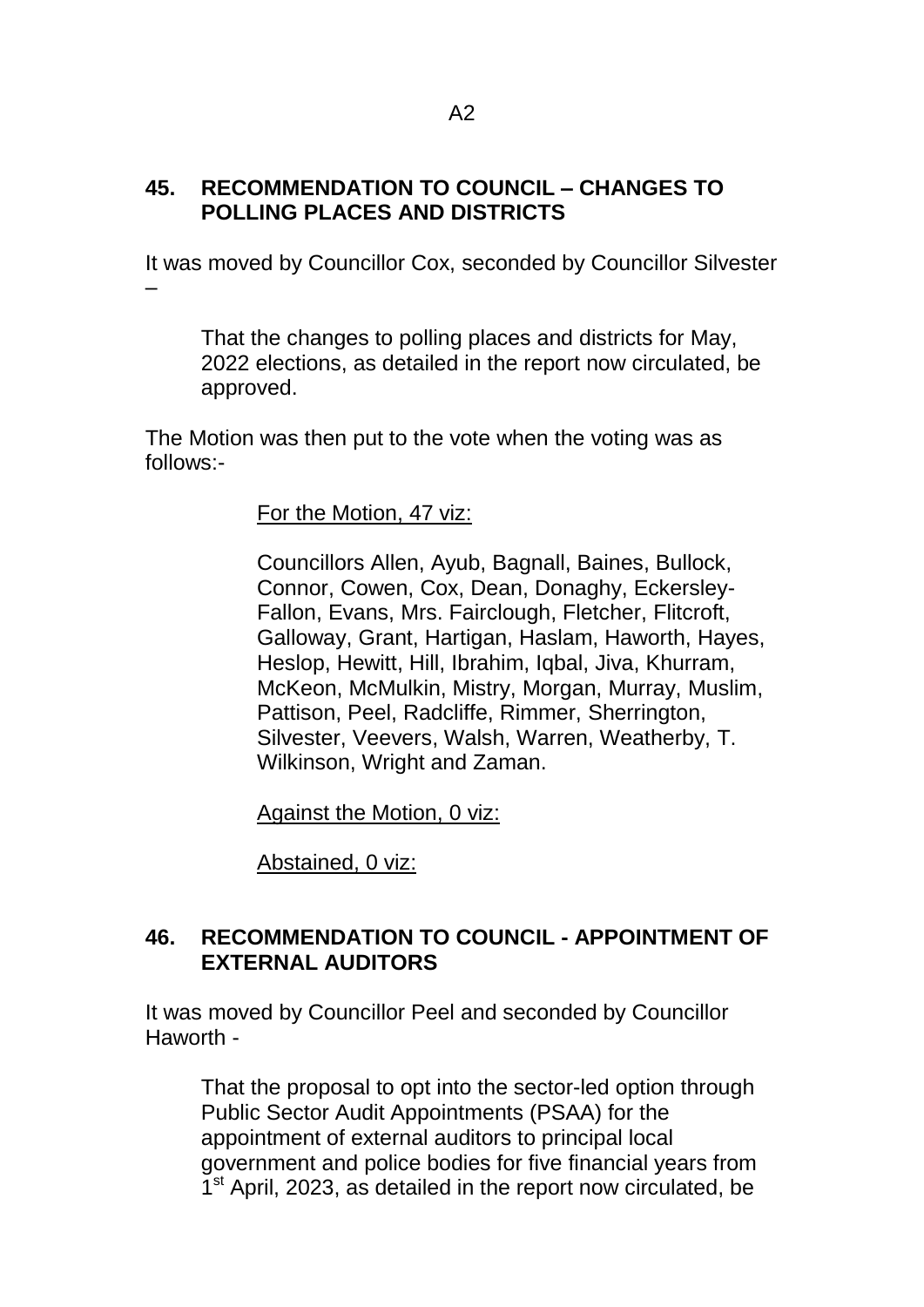approved.

The Motion was then put to the vote when the voting was as follows:-

#### For the Motion, 46 viz:

Councillors Allen, Ayub, Bagnall, Baines, Bullock, Connor, Cowen, Cox, Dean, Donaghy, Eckersley-Fallon, Evans, Mrs. Fairclough, Flitcroft, Galloway, Grant, Hartigan, Haslam, Haworth, Hayes, Heslop, Hewitt, Hill, Ibrahim, Iqbal, Jiva, Khurram, McKeon, McMulkin, Mistry, Morgan, Murray, Muslim, Pattison, Peel, Radcliffe, Rimmer, Sherrington, Silvester, Veevers, Walsh, Warren, Weatherby, T. Wilkinson, Wright and Zaman.

Against the Motion, 0 viz:

Abstained, 0 viz:

Whereupon, the motion was declared carried.

### **47. CHANGES IN COMMITTEE MEMBERSHIP AND APPOINTMENTS TO OTHER BODIES**

It was moved by Councillor Dean, seconded by Councillor Khurram and agreed -

That the following appointments and changes in membership be approved:-

- 1. That Councillor McKeon replace Councillor Haworth on the Planning Committee
- 2. That Councillor Cowen replace Councillor Hartigan on the Corporate and External Issues Scrutiny **Committee**

### **48. QUESTIONS/COMMENTS UNDER STANDING ORDER 9(a)**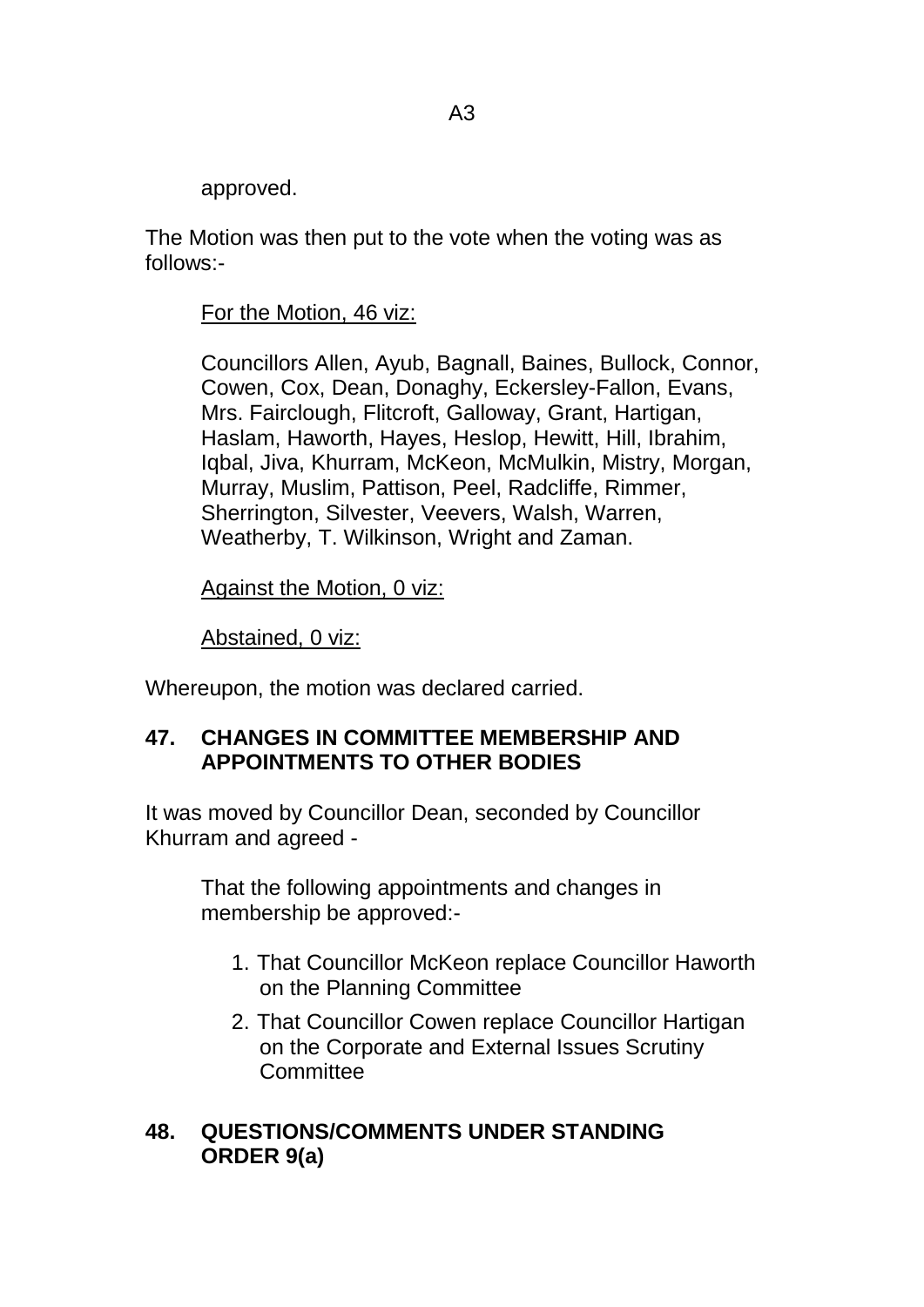The following questions were asked under Standing Order 9(a) –

(i) by Councillor Peel relating to the redevelopment of Crompton Place

The Leader of the Council replied to this question.

(ii) by Councillor Peel relating to the Levelling Up Fund

The Leader of the Council replied to this question.

- (iii) by Councillor Heslop relating to the payment of Area Forum Grants (this was withdrawn at the meeting)
- (iv) by Councillor Flitcroft relating to communal boiler systems

The Executive Cabinet Member for Strategic Housing and Planning relied to this question.

(v) by Councillor Hartigan relating to the integrated rail plan for the North and Midlands

> The Executive Cabinet Member for Highways and Transport replied to this question.

(vi) by Councillor Walsh relating to the Albert Halls

The Deputy Leader of the Council replied to this question.

(vii) by Councillor Walsh relating to Bolton College of Medical Science

The Leader of the Council replied to this question.

(viii) by Councillor Veevers relating to Barrow Bridge Road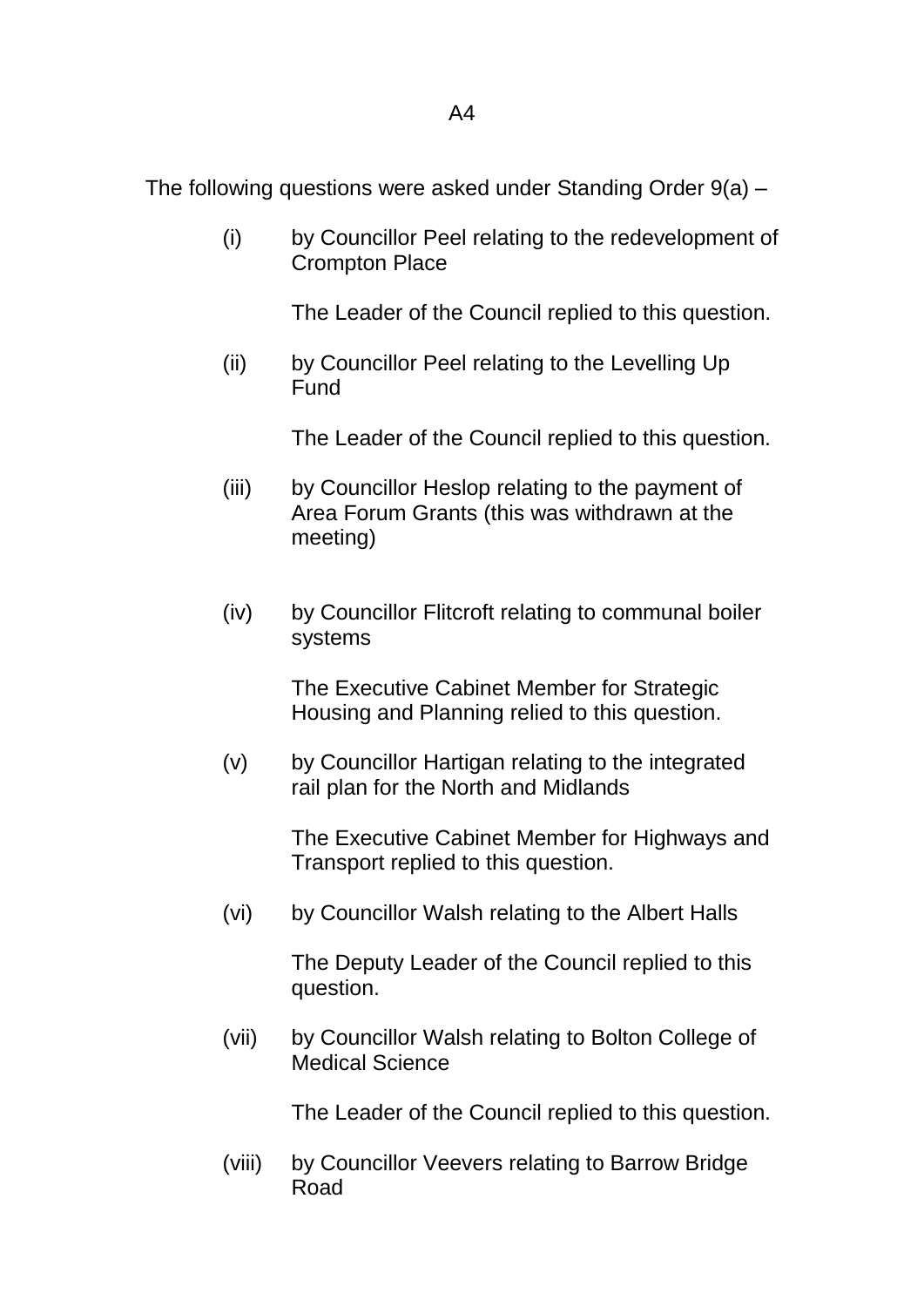The Executive Cabinet Member for Highways and Transport replied to this question.

(ix) by Councillor Sanders relating to policing and security across Farnworth Town Centre

> The Executive Cabinet Member for Stronger Communities replied to this question.

(x) by Councillor Hill relating to Remembrance Day parades

> The Executive Cabinet Member for Adult Social Care replied to this question.

(xi) by Councillor McKeon relating to the disposal of land at Haslam Park

> The Executive Cabinet Member for Regeneration replied to this question.

(xii) by Councillor Haworth relating to public information

> The Executive Cabinet Member for Wellbeing replied to this question.

(xiii) by Councillor Weatherby relating to Farnworth Market Precinct site

> The Executive Cabinet Member for Regeneration replied to this question.

(xiv) by Councillor Donaghy relating to Harvey Nursery

The Executive Cabinet Member for Children's Services replied to this question.

#### **49. PLANNING COMMITTEE**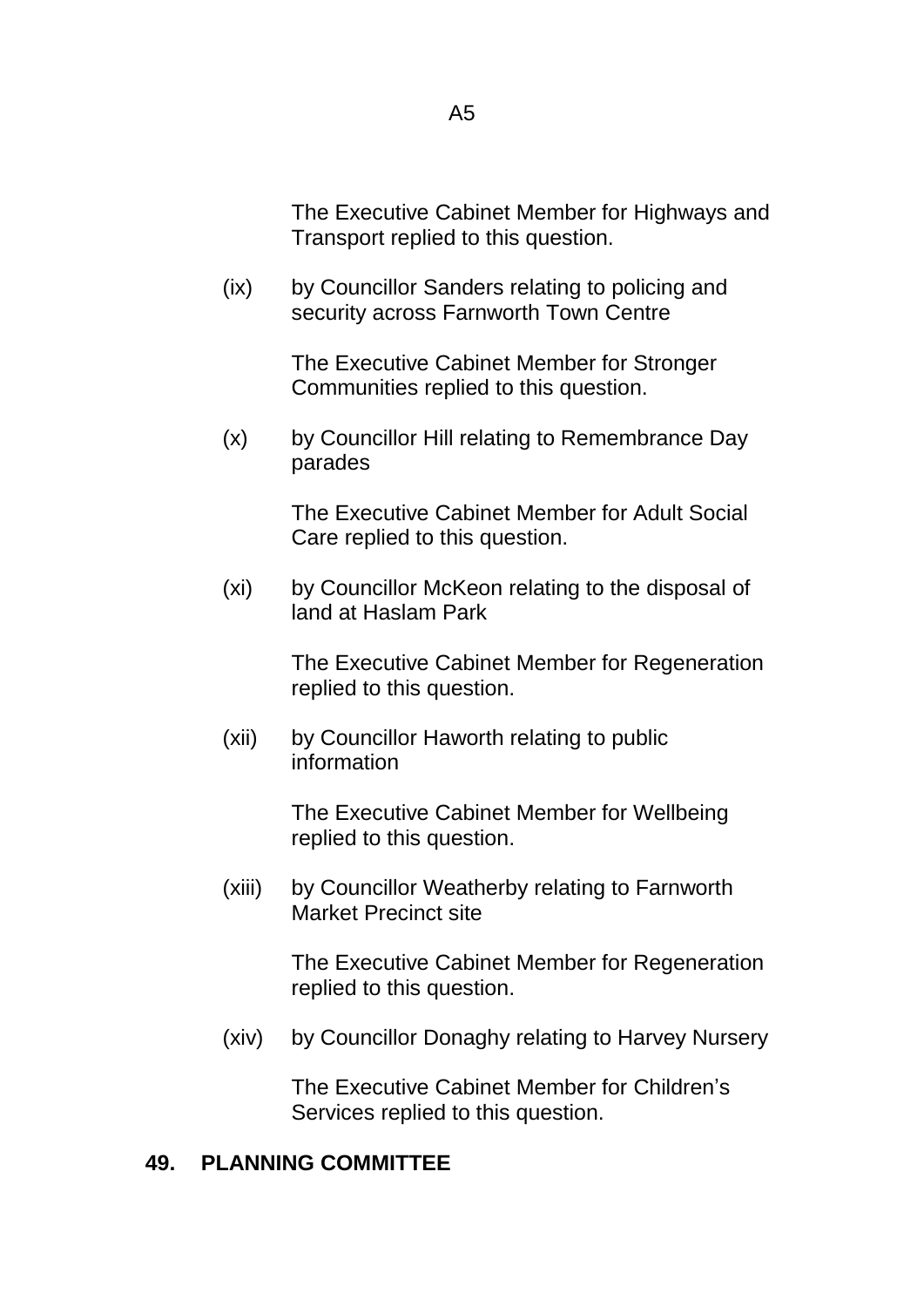It was moved by Councillor Walsh, seconded by Councillor Dean and agreed –

That the minutes of the proceedings of the meeting of the Planning Committee held on 7<sup>th</sup> and 27<sup>th</sup> October and 11<sup>th</sup> November 2021 be approved.

#### **50. LICENSING AND ENVIRONMENTAL REGULATION COMMITTEE**

It was moved by Councillor Flitcroft, seconded by Councillor Mrs. Fairclough and agreed -

That the minutes of the proceedings of the meeting of the Licensing and Environmental Regulation Committee held on 13<sup>th</sup> October and 3<sup>rd</sup> November 2021 be approved.

### **51. SCRUTINY COMMITTEES**

It was moved by Councillor Silvester, seconded by Councillor Veevers and agreed -

> That the minutes of the meetings of the following Committees be approved:-

Corporate and External Issues Scrutiny Committee – 25<sup>th</sup> October 2021

Health Overview and Adult Social Care Scrutiny Committees  $-27<sup>th</sup>$  October 2021

Place Scrutiny Committee  $-29<sup>th</sup>$  September and  $20<sup>th</sup>$ October 2021

Children's Services Scrutiny Committee  $-18<sup>th</sup>$  October 2021

### **52. MOTION UNDER STANDING ORDER NO. 4 – CHANGES TO THE WAY PLANNING DECISIONS ARE MADE AT LOCAL LEVEL**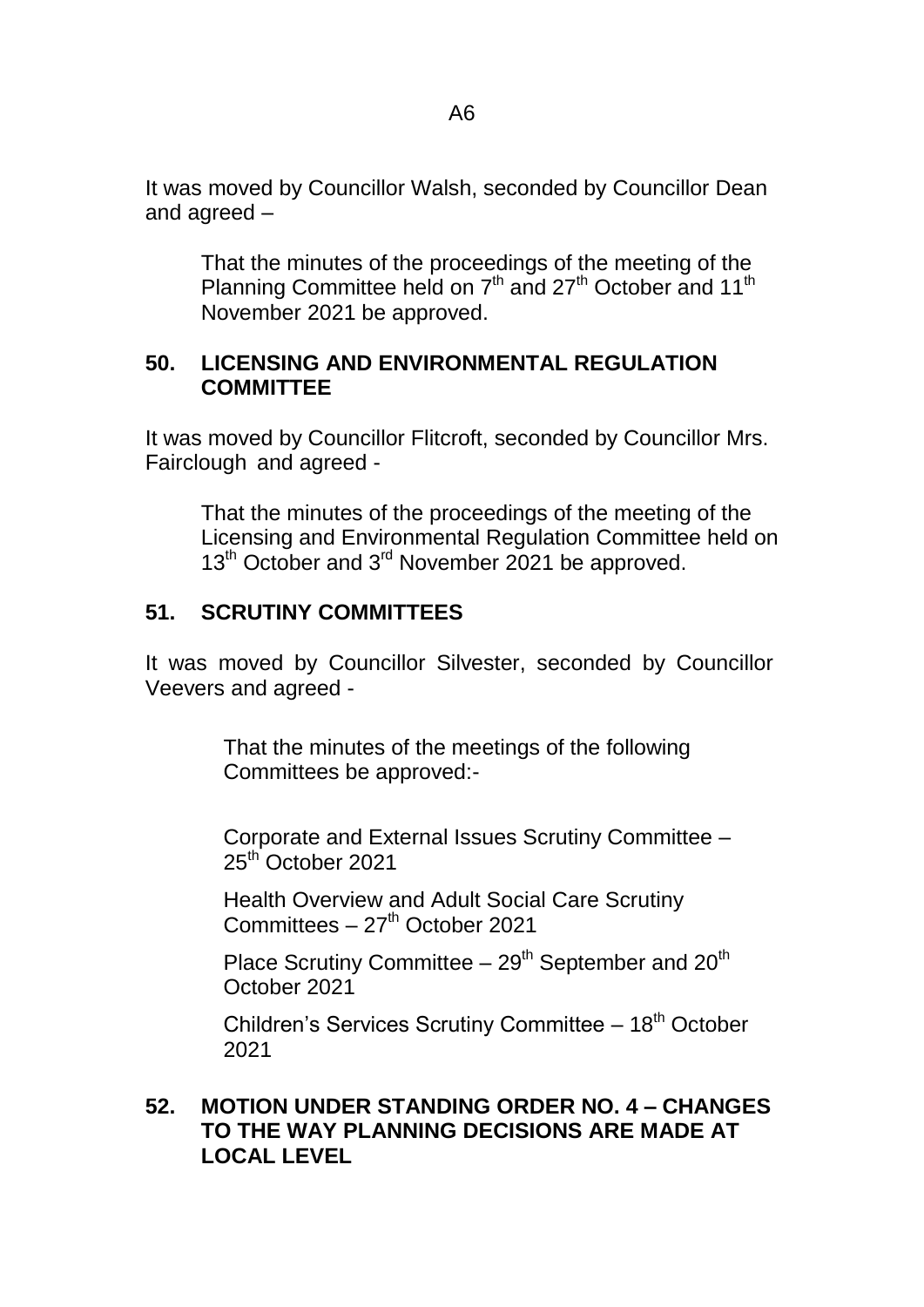It was moved by Councillor Silvester and seconded by Councillor Peel -

This Council believes that planning works best when developers and the local community work together to shape local areas and deliver necessary new homes.

This Council strongly disagrees with and criticises the Conservative Government's proposals to take away planning decisions from this Council and hand them to development boards appointed by Ministers in Whitehall. These new quangos are proposed to help zone areas for development. Residents living in areas zoned for growth would find that they no longer have an automatic right to object to individual planning applications on their own doorsteps; no right to object to oversized blocks at the end of the street; no right to object to concreting over precious green space, and no right to object to new developments that overburden local infrastructure such as roads, doctors' surgeries, schools or public transport.

This Council opposes such changes proposed by the Conservative Government and therefore calls upon the Secretary of State for Housing to protect the right of residents throughout the Metropolitan Borough of Bolton to object to individual planning applications.

The Motion was then put to the vote when the voting was as follows:-

For the Motion, 28 viz:

Councillors Adia, Allen, Ayub, Donaghy, Evans, Fletcher, Flitcroft, Grant, Haworth, Hayes, Heslop, Ibrahim, Iqbal, Jiva, Khurram, McKeon, McMulkin, Mistry, Murray, Pattison, Peel, Sherrington, Silvester, Veevers, Weatherby, T. Wilkinson, Wright and Zaman.

Against the Motion, 0 viz:

Abstained, 18 viz: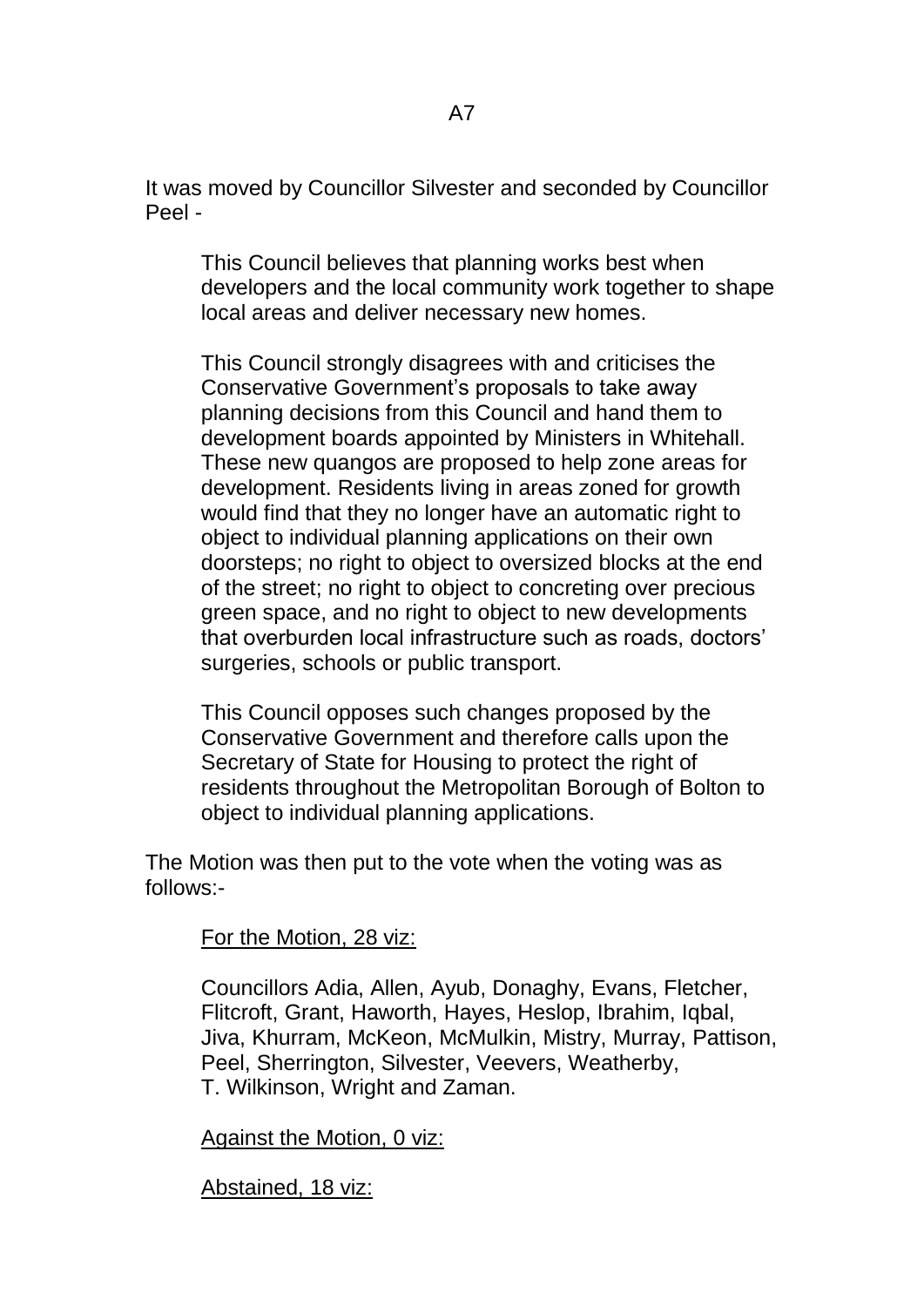Councillors Baines, Bullock, Connor, Cowen, Dean, Eckersley-Fallon, Mrs. Fairclough, Galloway, Hartigan, Haslam, Hewitt, Hill, Morgan, Muslim, Radcliffe, Rimmer, Walsh and Warren.

Whereupon, the motion was declared carried.

#### **53. MOTION UNDER STANDING ORDER NO. 4 – QUALIFYING AGE FOR FREE PRESCRIPTIONS IN ENGLAND FOR 60 TO 66 YEARS OF AGE**

It was moved by Councillor Haworth and seconded by Councillor Sherrington -

The Council is extremely concerned that there is a government consultation in England on a plan to move the qualifying age for free prescriptions in England from 60 to 66 years of age. Subsequently, thousands of 60 to 66 year olds in the Bolton Borough, in receipt of prescriptions for medicines and health care products, would be affected by this change.

The pandemic has impacted health inequalities and wellbeing and it is imperative to avoid changes that will impact people's lives negatively going forward. If implemented, this charge of people from 60 to 66 years for prescriptions for physical and mental health needs in Bolton could easily roll back progress made in the start to tackling health inequalities and increasing wellbeing here. We ask the Leader of the Council to write to the Minister for Public Health and the Minister for Mental Health, outlining the Council's concern that the raising of prescription charges on people of 60 to 66 years of age in England will have a marked effect on already problematic health inequalities in the Bolton Borough.

We also call on our local Members of Parliament to support the Council motion and reject the plan to have 60 to 66 year olds pay prescription charges.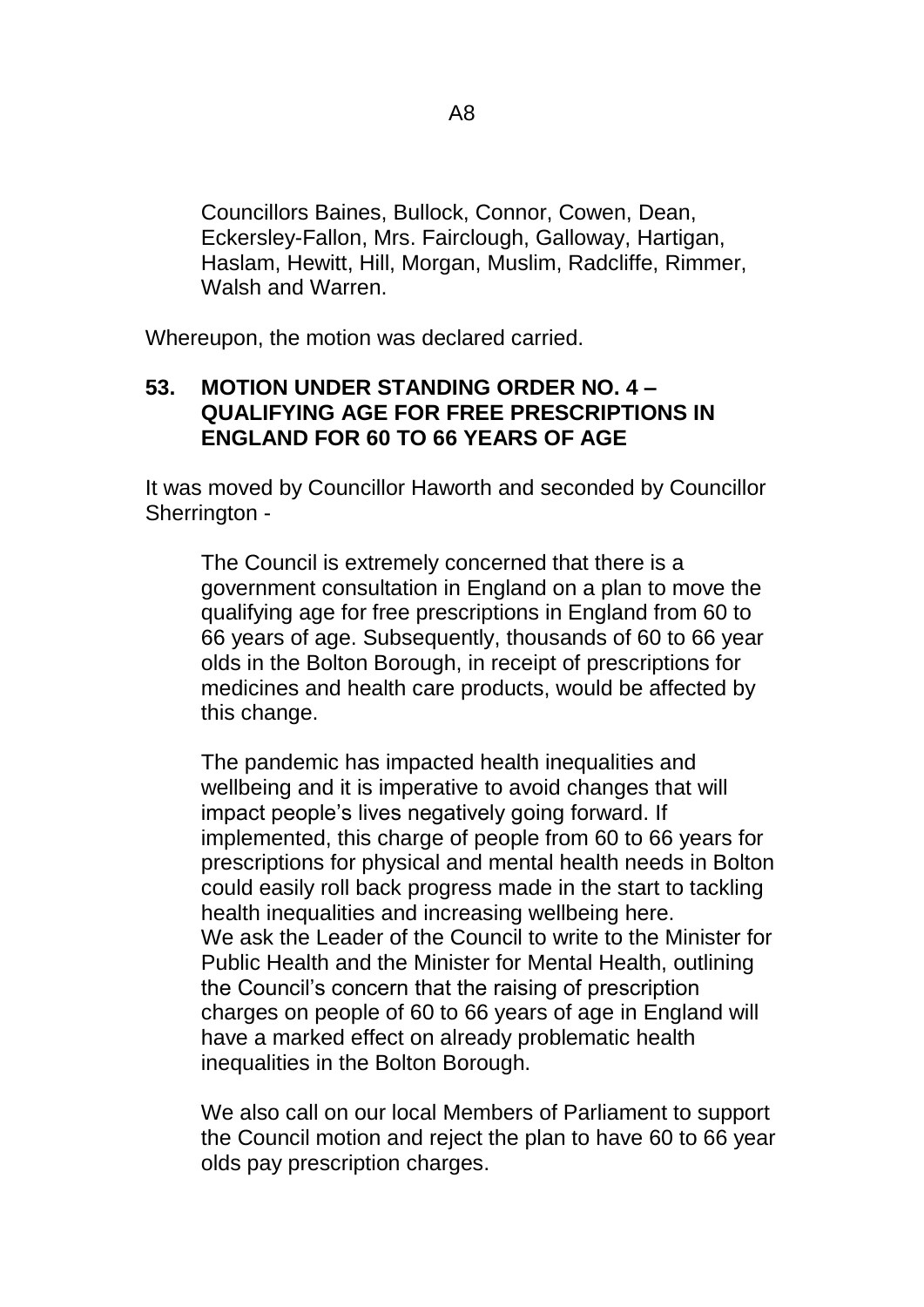The Motion was then put to the vote when the voting was as follows:-

For the Motion, 27 viz:

Councillors Adia, Allen, Ayub, Donaghy, Evans, Fletcher, Flitcroft, Grant, Haworth, Hayes, Heslop, Iqbal, Jiva, Khurram, McKeon, McMulkin, Mistry, Murray, Pattison, Peel, Sherrington, Silvester, Veevers, Weatherby, T. Wilkinson, Wright and Zaman.

### Against the Motion, 19 viz:

Councillors Baines, Bullock, Connor, Cowen, Cox, Dean, Eckersley-Fallon, Mrs. Fairclough, Galloway, Hartigan, Haslam, Hewitt, Hill, Morgan, Muslim, Radcliffe, Rimmer, Walsh and Warren.

Abstained, 0 viz:

Whereupon, the motion was declared carried.

# **54. MOTION UNDER STANDING ORDER NO. 4 – MISOGYNY**

It was moved by Councillor McMulkin and seconded by Councillor Pattison -

Many people will have read in horror the events surrounding Sarah Everard's brutal murder; many will have been shocked by the events however for many women and those who work in women's aid organisations there was no sense of shock. The brutal attack and murder of women is a dayto-day occurrence that they deal with. Sarah's murder made front page news predominantly because the perpetrator was a serving police officer. Since the murder of Sarah Everard, more than 80 women have been killed - these women did not make the front page news.

Misogyny runs to the core of our society. We live in a society where women and girls are constantly subjected to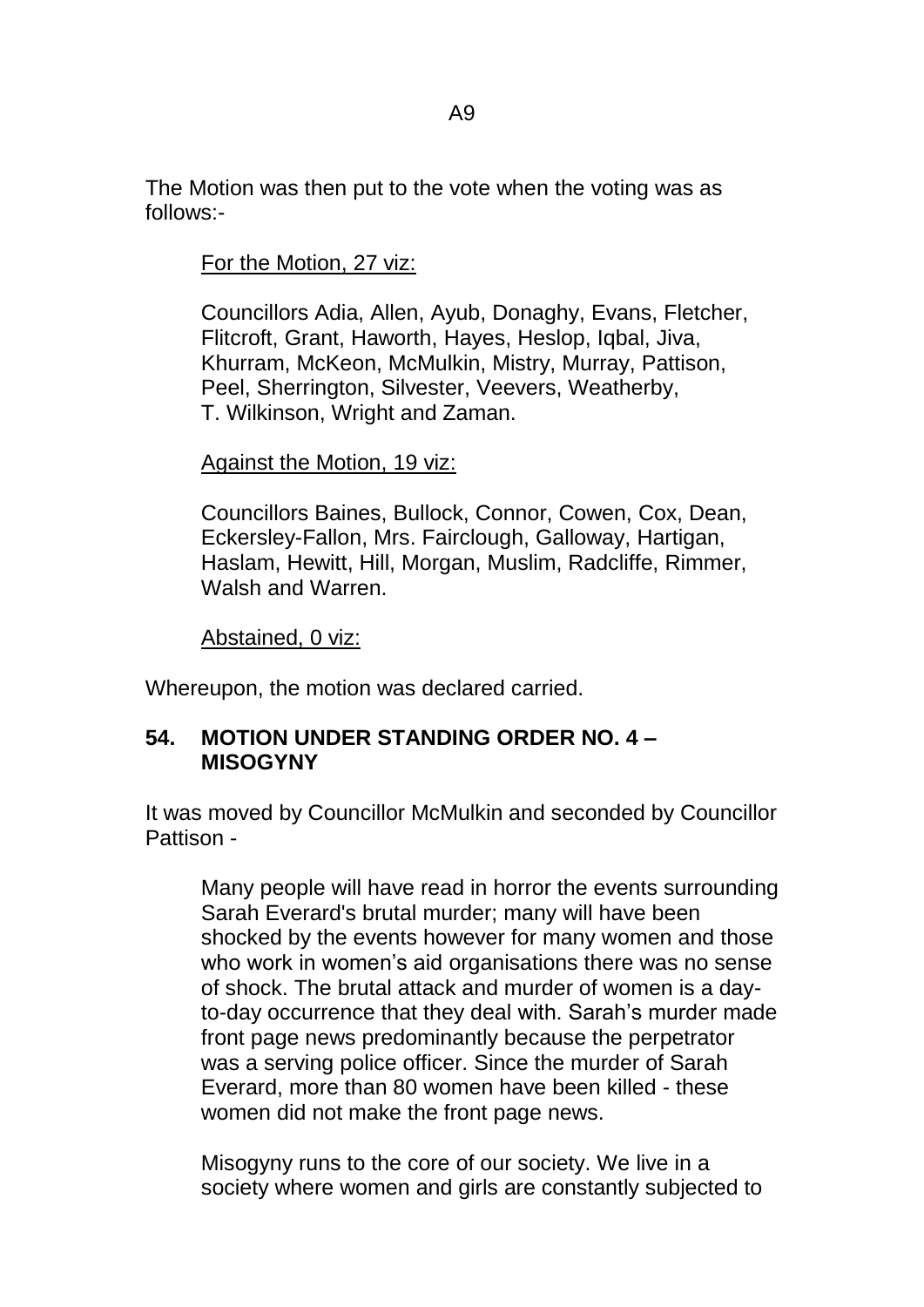inappropriate behaviour that is seen as the entitled right of men. Sexism is outlawed by the statute books and yet it is experienced by women on a daily basis.

The time for action is now. Each year, I attend a memorial walk in memory of the oldest known victim of domestic abuse, a young women named Ellen Strange, who was brutally murdered by her husband in 1761 on Holcombe Moor. Some 260 years later we wring our hands and prevaricate about change as each week more women are murdered and subjected to abuse.

I therefore call upon the Council to take urgent action to:

- 1. Convene a Women's Forum by March 2022, which will include groups such as YES Matters, Endeavour, REIGN, GMP, TFGM, Bolton University to name but a few; and
- 2. Formulate and implement a strategy from the measures agreed by the Forum that would make our Borough a safer place for women and girls

The Motion was then put to the vote when the voting was as follows:-

For the Motion, 45 viz:

Councillors Adia, Allen, Ayub, Baines, Bullock, Connor, Cowen, Cox, Dean, Donaghy, Eckersley-Fallon, Evans, Mrs. Fairclough, Fletcher, Flitcroft, Galloway, Grant, Hartigan, Haslam, Haworth, Hayes, Heslop, Hewitt, Hill, Iqbal, Jiva, McKeon, McMulkin, Mistry, Morgan, Murray, Muslim, Pattison, Peel, Radcliffe, Rimmer, Sherrington, Silvester, Veevers, Walsh, Warren, Weatherby, T. Wilkinson, Wright and Zaman.

### Against the Motion, 0

Abstained, 0